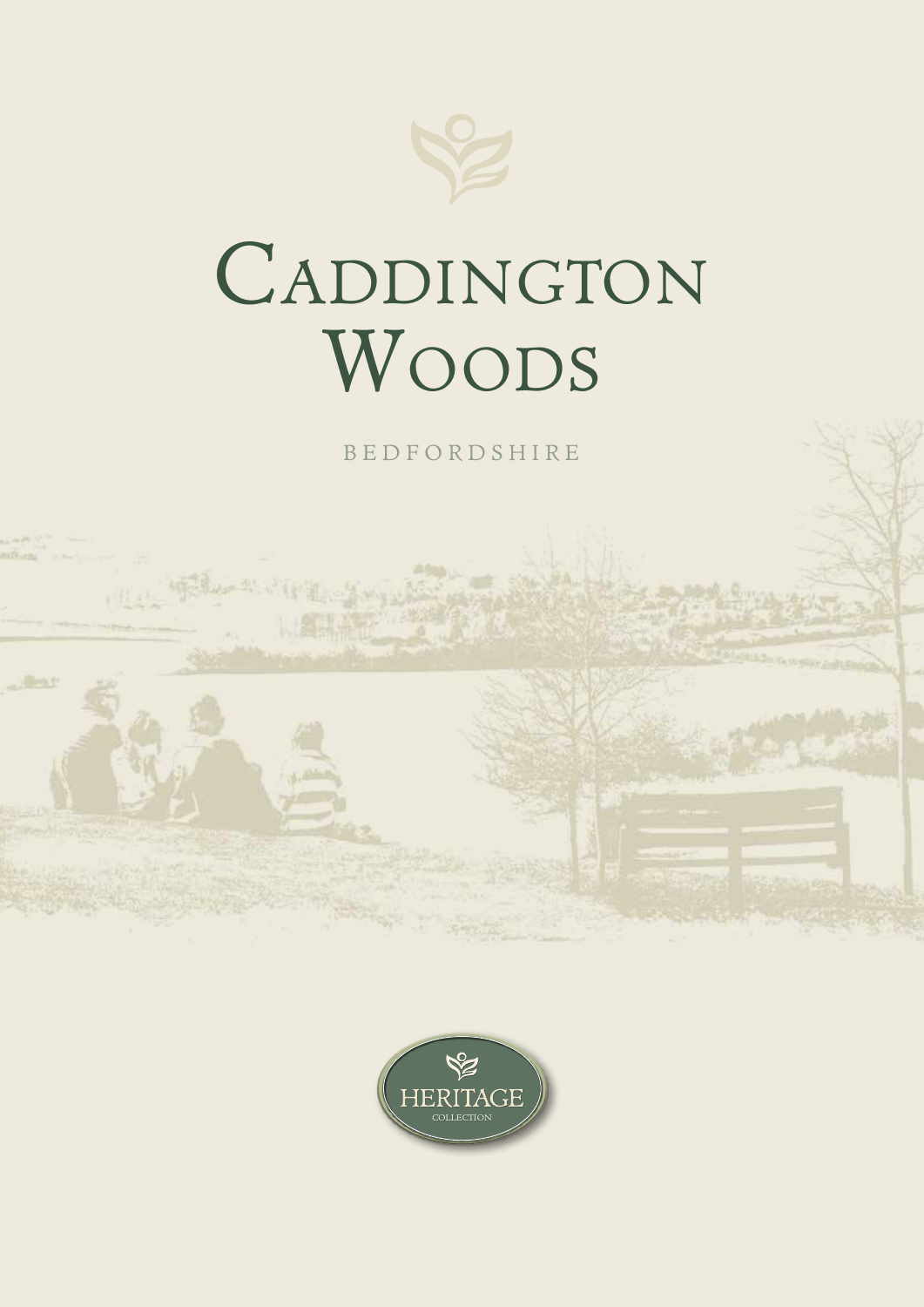## Come home to CADDINGTON WOODS

Naturally, a location of this quality deserves quality homes to match and so Redrow have chosen to build exclusive homes that truly reflect the outstanding setting of this semi-rural development. So close to London, these three, four and five bedroom executive homes represent a rare opportunity and will be highly sought after.

#### TRANSPORT

Despite its rural location, Caddington Woods enjoys excellent transport links by road, rail and even air. The A5 is just a few minutes away, as is junction 11 of the M1, linking you to London in just 36 miles and the M5 even closer at just 15 miles. Luton and Dunstable are linked by a guided busway, offering regular services to both towns.

For rail services, you have a choice of stations, with Leagrave 2 miles to the north offering almost 400 parking spaces and Luton Station 3 miles away, offering over 550. Both have direct services to London Blackfriars in around 50 minutes, though it is worth braving the town centre morning traffic to catch the express to London from Luton, which takes just 26 minutes to St Pancras, and includes two services at around 8:00 and 8:15. Alternatively, Luton Parkway, 4 miles away also has access to the express services and has 800 parking spaces.

London Luton Airport is just 7 miles from the development, offering flights for both business and pleasure across Europe and beyond.

#### SHOPPING

Two towns gives you twice the choice when it comes to shopping, with The Mall in Luton and the Quadrant in Dunstable just two of many top shopping centres and retail parks within a few miles of home and there is an extensive pedestrianised shopping area in each town.

Alternatively, Milton Keynes has excellent shopping facilities and the Galleria in Hatfield is just half an hour away. Of course, for the ultimate in retail therapy, London is less than an hour away by train, offering everything from the big names of Oxford Street to the exclusive boutiques of Mayfair.

#### DINING

There is a superb range of dining options both close by and in the two towns. Nearby Caddington is home to the Spice restaurant, which is highly rated, with the equally well regarded Frog and Rhubarb close by in Woodside, along with a choice of popular gastro pubs. Further afield, the award winning White Horse at Hatching Green is also very popular.

Luton has a wide selection of restaurants offering cuisine from across the world, with something for every taste and budget, while nearby Luton Hoo is home to both the Wernher Restaurant and Adam Brasserie, and is famous for its afternoon teas.

#### LEISURE

With two towns and endless Bedfordshire countryside within easy reach, there is certainly plenty to do. Play a round on the Griffin Golf Course, right on your doorstep, or try the courses at Stockwood Park or Dunstable Downs. Inspire Sports Village in Luton has state of the art multisport facilities, including an Olympic sized swimming pool, and there are further facilities at Houghton Regis Leisure Centre. Locally, Venue 360 offers sports and fitness along with events and conference facilities.

For evening entertainment, visit the Galaxy in Luton for a multiscreen cinema, bowling, dining and much more, or enjoy top quality productions at Luton's Hat Factory Arts Centre and Library Theatre, or Dunstable's Grove Theatre. Whipsnade Wild Animal Park will always be a popular choice with the kids and is just a short drive from your new home to the south of Dunstable.

## **AMENITIES**

There is a Tesco Extra just a short drive from the development. with Sainsbury's, Aldi and Asda stores in nearby Dunstable. For Doctors, register with Lister House Surgery on Dunstable Road (Sat Nav LU4 8DG, call 01582 578989) and for dentists try Beech Hill Dental Practice, also on Dunstable Road (Sat Nav LU4 8SE, call 01582 494815).

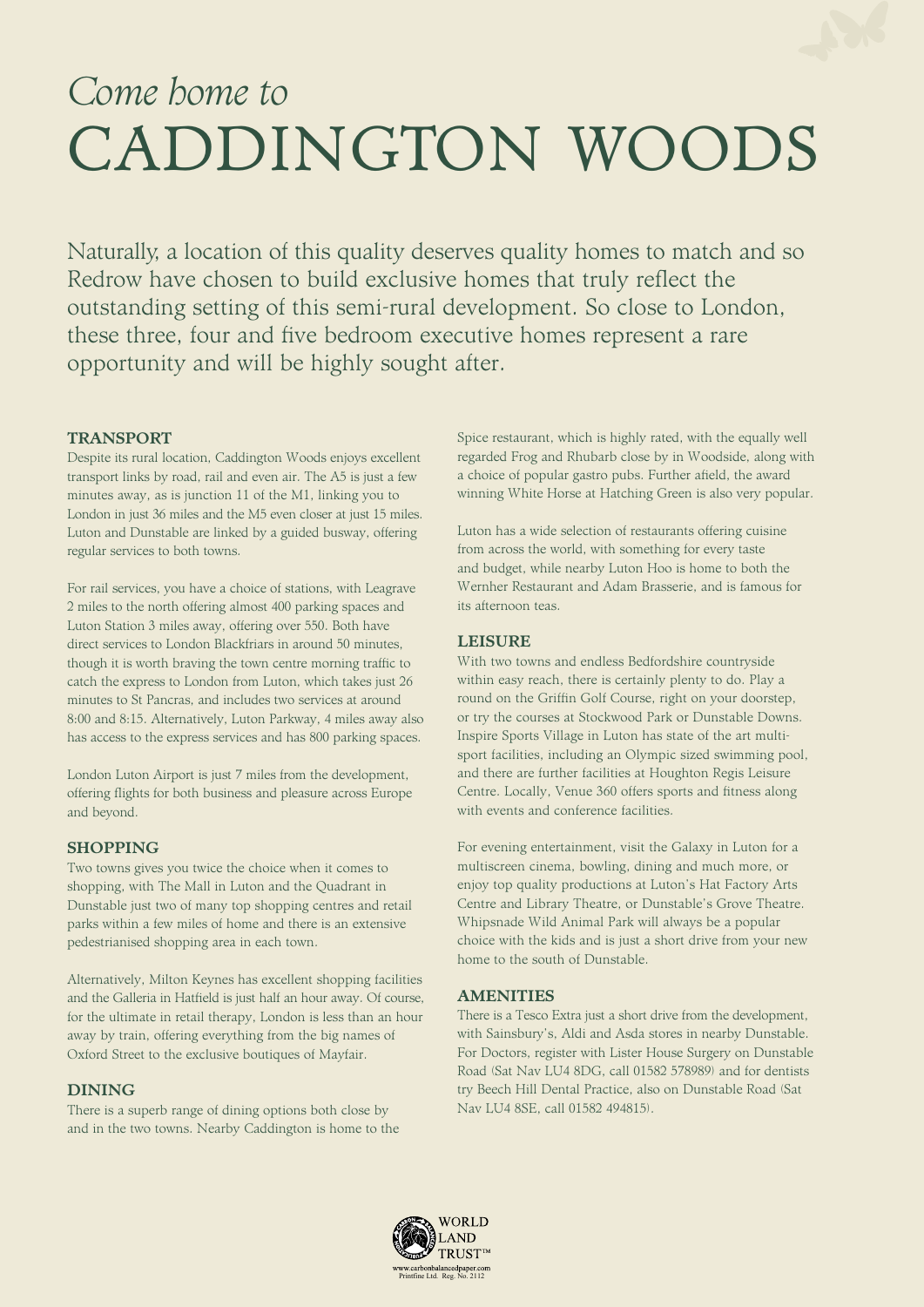











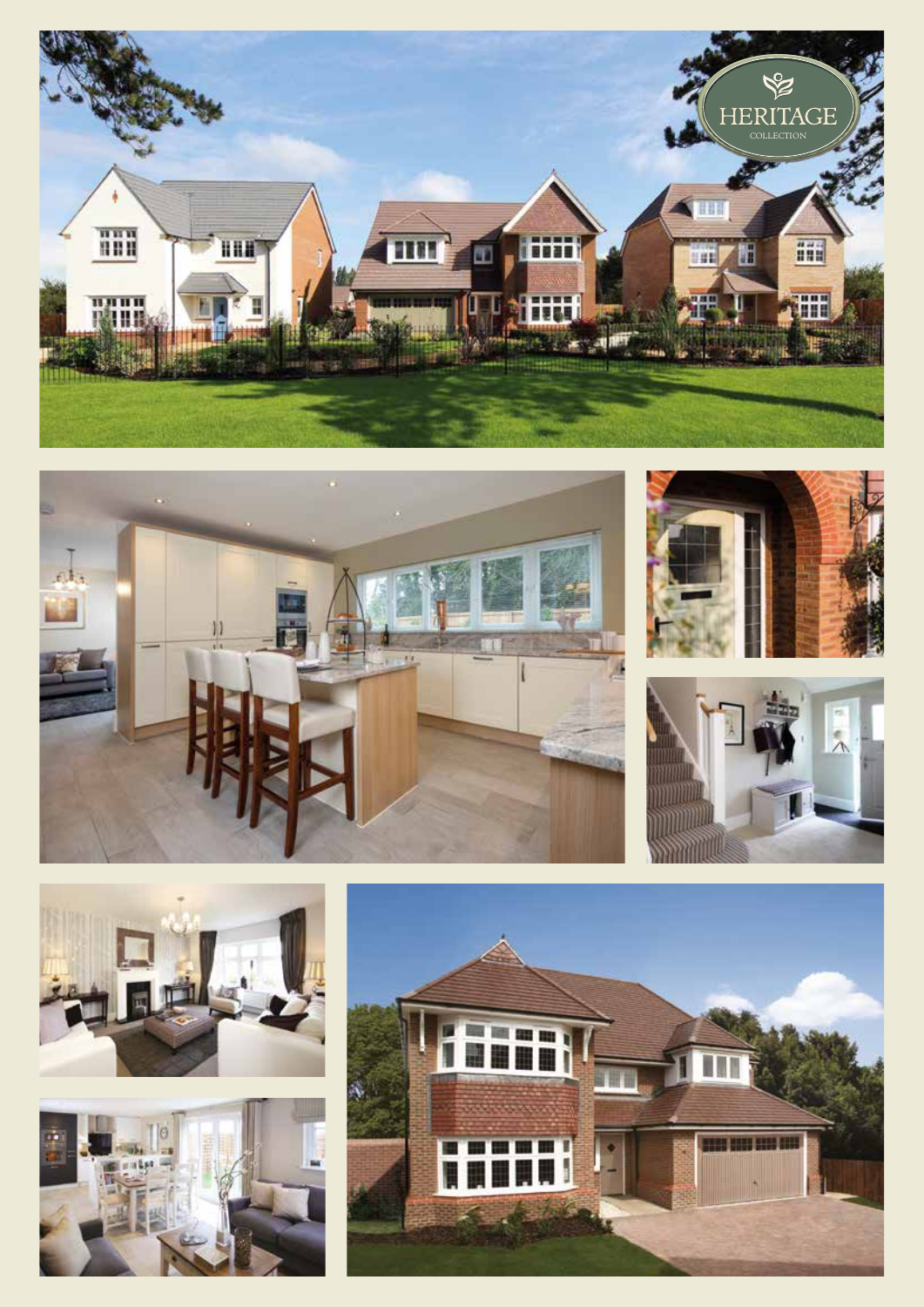# My Redrow, My Home, My Way

Supporting you through your new home search and purchase. Do it the easy way, online with My Redrow.

It's the online way to save your favourite developments, house styles and even plots, manage your appointments and style your new home from an exquisite range of choices and options.



Searching for your new home:

- Save your favourite house styles and be the first to hear about relevant new homes as they become available.
- Take a closer look at the high specification included as standard in all Redrow homes and the Choices and Optional Extras available.
- Manage your show home viewings and telephone appointments using our realtime calendar.

## Ready to reserve?

- Not sure of the next steps? See our handy tips and checklist.
- Contact one of our recommended New Build Mortgage Specialists to advise you about the best financial solution for you.
- Find a recommended legal expert ones we know and trust to help your home purchase run smoothly.

## and once you've reserved your home:

- Style and personalise your new home online, all from the comfort of your own home, any time of day or night.
- Confirm your Style and Colour Choices\* and pay for Optional Extras\* securely online by credit or debit card.
- Use our handy interactive checklists to keep up to date with your legal and financial milestones as you move towards Exchange of Contracts.
- Check the build stage progress of your new home.
- Find your important home purchase details all in one place.

\*Availability of Choices and Optional Extras are dependent on the build stage of each home at the time of reservation.

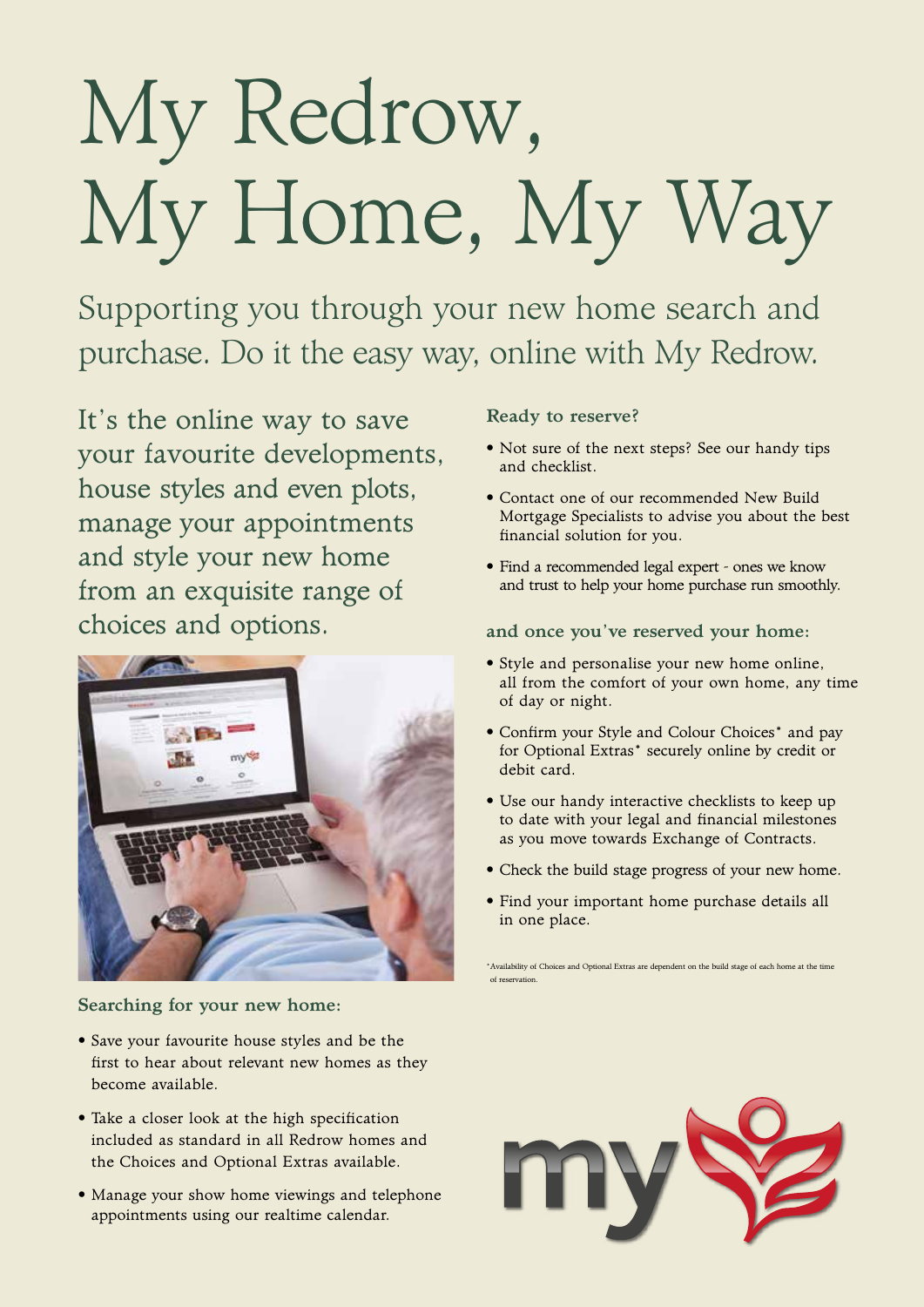## BE AN EARLY BIRD AND RESERVE THE HOME YOU WANT

Bird Scheme. Qualifying criteria will apply before an Early Bird reservation can be taken. Please ask the Sales Consultant for further details.



- 
- Complete a short Early Bird Reservation form, pay a fully refundable deposit and then simply wait for your home to be released for sale.
- As we approach release, we will contact you to give you first refusal before it goes on general sale.
- 

## MADE FOR YOU

At Redrow we are committed to ensuring you receive the customer service you deserve. The Made For You journey is a series of events that will help guide you through your home buying process with Redrow, ensuring you receive all the information and support you need.



## 1. Congratulations, you've exchanged!

Exchanging is your first step to becoming a Redrow homeowner. We're delighted that you chose Redrow and look forward to guiding you on your home buying journey.



WELCOME PARTY

**EXCHANGE** 

## 2. Come and celebrate with your new neighbours

4. Putting the finishing touches on your home

You're on your way to becoming a Redrow homeowner. Join your designated Redrow team for drinks and canapés as we welcome you and your neighbours to the neighbourhood.



## 3. Our advice for making the most of your Redrow home

Living in a new house can be hard to get used to. To make your transition as easy as possible we invite you to a demonstration of some of the features in your Redrow home.



Redrow Living

## HOME PREVIEW



## 5. Handing over the keys and welcoming you to your new home

Approximately two weeks before your Move In Day you'll get an exclusive preview of your new home. It's the perfect time for us to ensure that all finishing touches are made for you.

On completion day, meet your Sales Consultant at your brand new Redrow home for the final handover.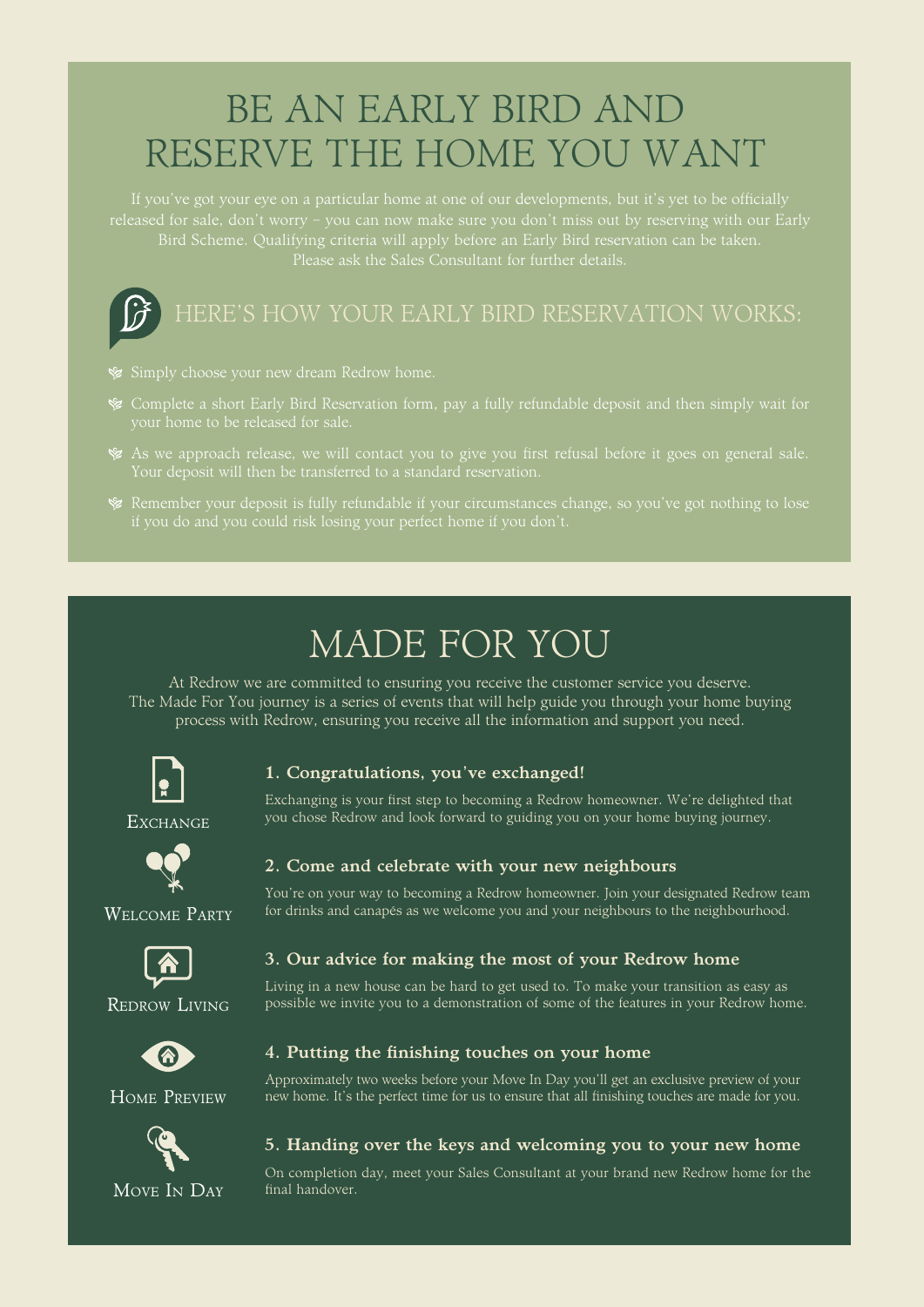